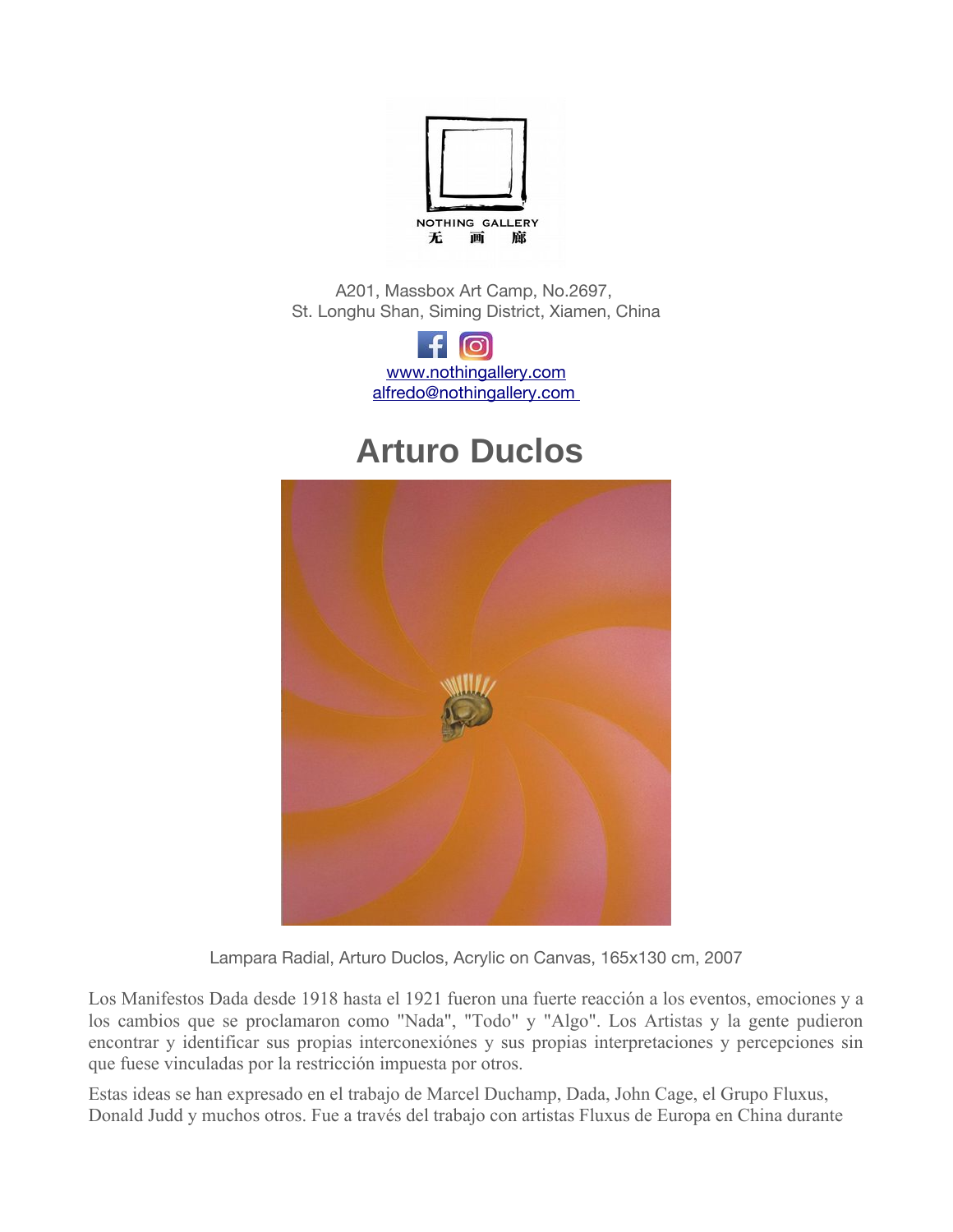los primeros años del siglo XXI que nació Nothing Gallery. La idea de que los artistas recrearan espacios de exhibición en Europa de los años 60 y 70 en la ciudad de Xiamen en China. Las exposiciones incluyeron reconocidos artistas Fluxus europeos y artistas chinos al comienzo de sus carreras.

El enfoque de la galeria es crear oportunidades para que los artistas rompan los limites entre disciplinas, personas y culturas y creen sus propios y únicos lenguajes visuales. Abrazamos la fluidez

de genero, tiempo y espacio para que los individuos puedan construir sus propios mundos. Invitamos a dialogar con nosotros artistas, coleccionistas, filosofos, historiadores y, en particular, a todas las personas sin o con etiqueta que elijan la vida del arte.

Ofrecemos nuestro espacio para expresar "Algo", "Todo" y "Nada".

The Dada Manifestos of 1918 - 1921 where a strong reaction to events, emotions and change which proclaimed itself "Nothing", "Everything" and "Something" .Artists and all people could find and identify their own interconnectedness and their own interpretations and insights unbound by restriction imposed by others.

These idea have been expressed in the work of Marcel Duchamp, Dada, John Cage, the Fluxus Group, Donald Judd and many others. It was through working with Fluxus artists from Europe in China during the early years of the 21st Century that the Nothing Gallery was born. The idea recreated artists run exhibition spaces in Europe from the 1960's and 1970's in the city of Xiamen in China. Exhibitions included well known European Fluxus artists and Chinese artists at the beginning of their practices.

The focus of the gallery is to create opportunities for artists to break down boundaries between disciplines, people and cultures and to create their own unique visual languages. We embrace fluidity of gender, time and space so that individuals can construct their own worlds. Our dialog invites artists, collectors, philosophers, historians and most particularly all people with no label or any label they choose to join in the life of art.

We offer our space to express "Something", "Everything" and "Nothing".

La obra de Duclos se ha caracterizado por trabajar con iconografías históricas y populares, creando un estilo de trabajo inquieto e innovador en el ámbito de la pintura, las artes gráficas, el arte objetual y la instalacion. En sus series de pinturas y objetos Duclos elabora reflexiones sobre temas de indole conceptual y teorico que comprenden la interaccion del lenguaje, las narrativas historicas y sus lecturas visuales. El interés por el barroco, los movimientos revolucionarios y particularmente su énfasis en la emblematica y el complejo inventario visual de la historia y las creencias basado en signos, simbolos y lenguajes que corresponden a diversas historias de arte, culturas y utopias fracasadas. El artista recurre a un archivo continuo de emblemas, mapas cosmologicos, diagramas de I Ching, jeroglificos barrocos, tarjetas postales, fotografias encontradas, ilustraciones de libros, anuncios, insignias politicas y religiosas, revistas populares y publicaciones esotéricas. En sus obras e impresos se evocan la velocidad, multiplicidad, las yuxtaposiciones de nuestra cultura visual, que reflejan la busqueda constante de Duclos por expresar una crisis del lenguaje y el lenguaje de la crisis hacia los derroteros donde transitan y negocian las utopias y los mesianismos del mundo contemporaneo.

The work of Duclos has been characterized by working with historical and popular iconographies, creating a anxious and innovative work style reflected in his painting, graphics, objectual art and installation. In his series of paintings and objects Duclos reflect on topics of a conceptual and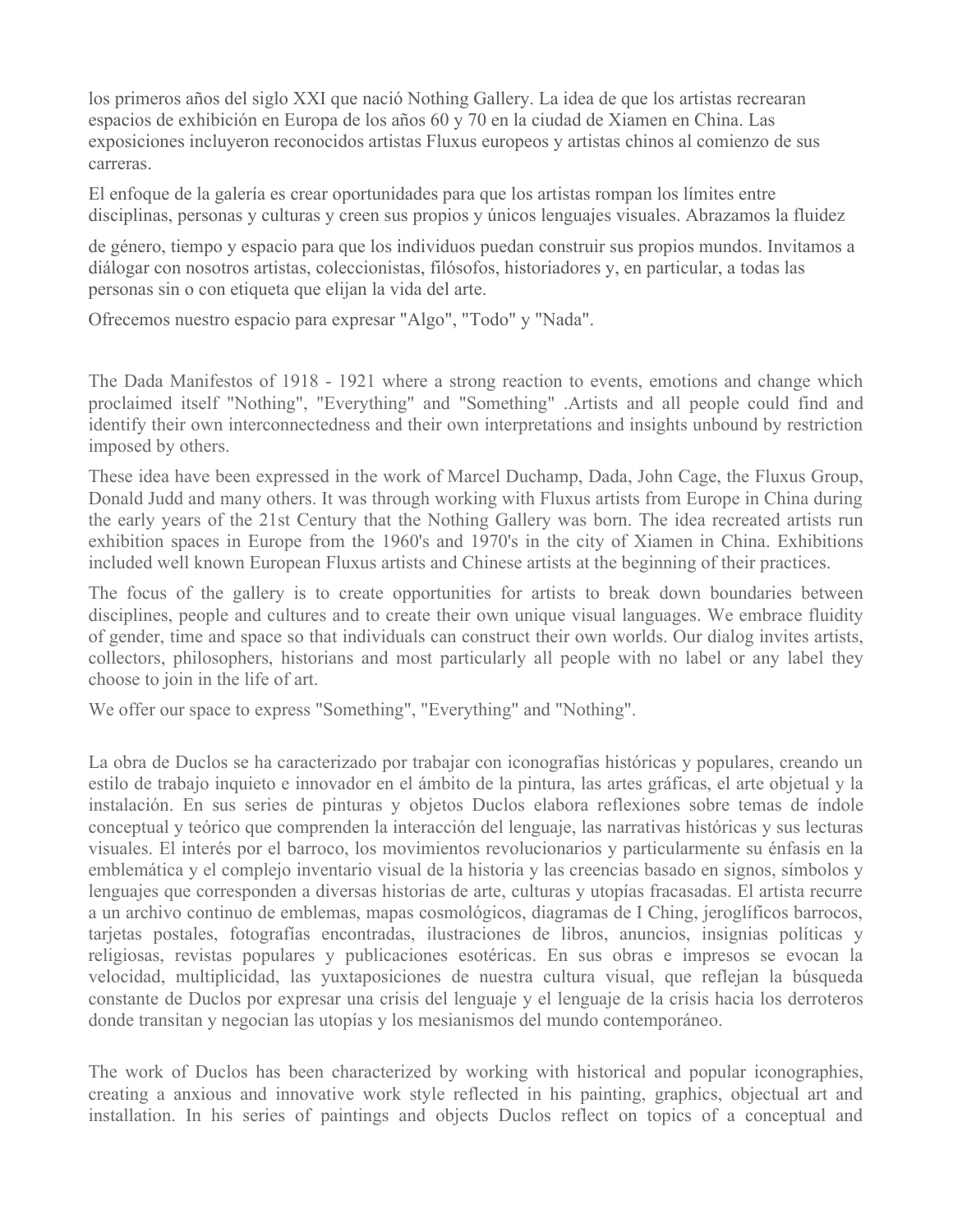theoretical nature that include language, historical narratives and their visual art. Interested in Baroque, revolutionary movements and particularly its emphasis on the complex and emblematic history and beliefs based on signs, symbols and languages that correspond to different stories of art, cultures and failed utopias.

The artist continuously refer to emblems, cosmological maps, diagrams of I Ching, Baroque hieroglyphics, postcards, random photographs, book illustrations, advertisements, political and religious insignia, magazines and esoteric publications. In his works and prints the speed, multiplicity, juxtaposition of our visual culture, are reflecting Duclos's constant research to express the language crisis and language of the crisis towards the paths where they transit and negotiate utopias and the messianisms of the contemporary world.

## **Biography**

Nací en Santiago de Chile 1959. Estudié arte en la Universidad católica de Chile. Desde los ochentas comence a exhibir mi trabajo en Chile y en el exterior. En 1992 gane la Beca de la Fundacion Guggenheim, seguidamente en 1993, 1994, 2014 y 2017 gane el Fondo Nacional de Arte en Santiago, tambien he sido premiado en 1996 con el premio de Artes y Ciencias de la Comunicacion, de la Universidad Uniacc, Santiago y en 2001, el Premio de Arte Latinoamericano Enersis, Santiago.

Mi trabajo ha sido ampliamente exhibido en numerosos eventos internacionales de arte como la bienal de Sao Paulo 1998 y la bienal de Mercosur (Porto Alegre) en 1996 y 1998. La Bienal de la Habana en 1991 y 1997, Bienal de Paris en 1982. Desde 1992 he realizado exhibiciones individuales en galerias y museos, de Essex, Southampton, Londres, Paris , Milan, Roma, Nueva York, Miami, Houston, San Francisco, San Diego, Bogota, Caracas, Sao Paulo, Guayaquil, Lima, Buenos Aires y Santiago de Chile. Tambien en exhibiciones internacionales, colectivas itinerantes como: The Dissappeared (Latinoamerica y EE.UU. 2005-08) Ultrabaroque ( en varias sedes en los Estados Unidos 2000- 03), Cinco continentes y una ciudad (Museo de la Ciudad de Mexico 1998), Watt (Rotterdam Witte de With y Kunshalle 1994) Anteamerica, (sedes en Latinoamerica y EE.UU. 1993-95).

Born in Santiago de Chile 1959. Fine arts at Catholic University of Chile. Since mid eighties begin to show my work in Chile and abroad. In 1992, won Guggenheim Foundation Fellowship, following in 1993, 1994, 2014 and 2017 The National Arts Funds Fellowship in Santiago, I also have been appointed in 1996 for Arts & Comunnication Sciences Prize, UNIACC University, Santiago and Latin American Art Prize Enersis, Santiago 2001.

His work have been widely exhibited in many international art events as Biennial of Sao Paulo 1998 and Biennial of Mercosur (Porto Alegre) 1996 and 1998. Biennial of La Havanne, 1991 and 1997. Biennale of Paris, 1982. Since 1992 I have shown solo-exhibitions in art galleries and museums of Essex, Southampton, London, Paris, Milan, Rome, New York, Miami, Houston, San Francisco, San Diego, Bogota, Caracas, Sao Paulo, Guayaquil, Lima, Buenos Aires and Santiago de Chile. Museum and international touring group exhibitions as well as: The Dissappeared (venues in latinamerica and the U.S.A. 2005-08), Ultrabaroque (many venues in the states 2000-03), Cinco continentes y una ciudad (Mexico City Museum 1998), Watt (Rotterdam Witte de With 1994) Anteamerica, (venues in latinamerica and the U.S.A. 1993-95).

## **Solo Exhibitions:**

2018

Tha Anatomy Lesson (launch documental de Dominique Martel) Espacio O Gallery, Santiago.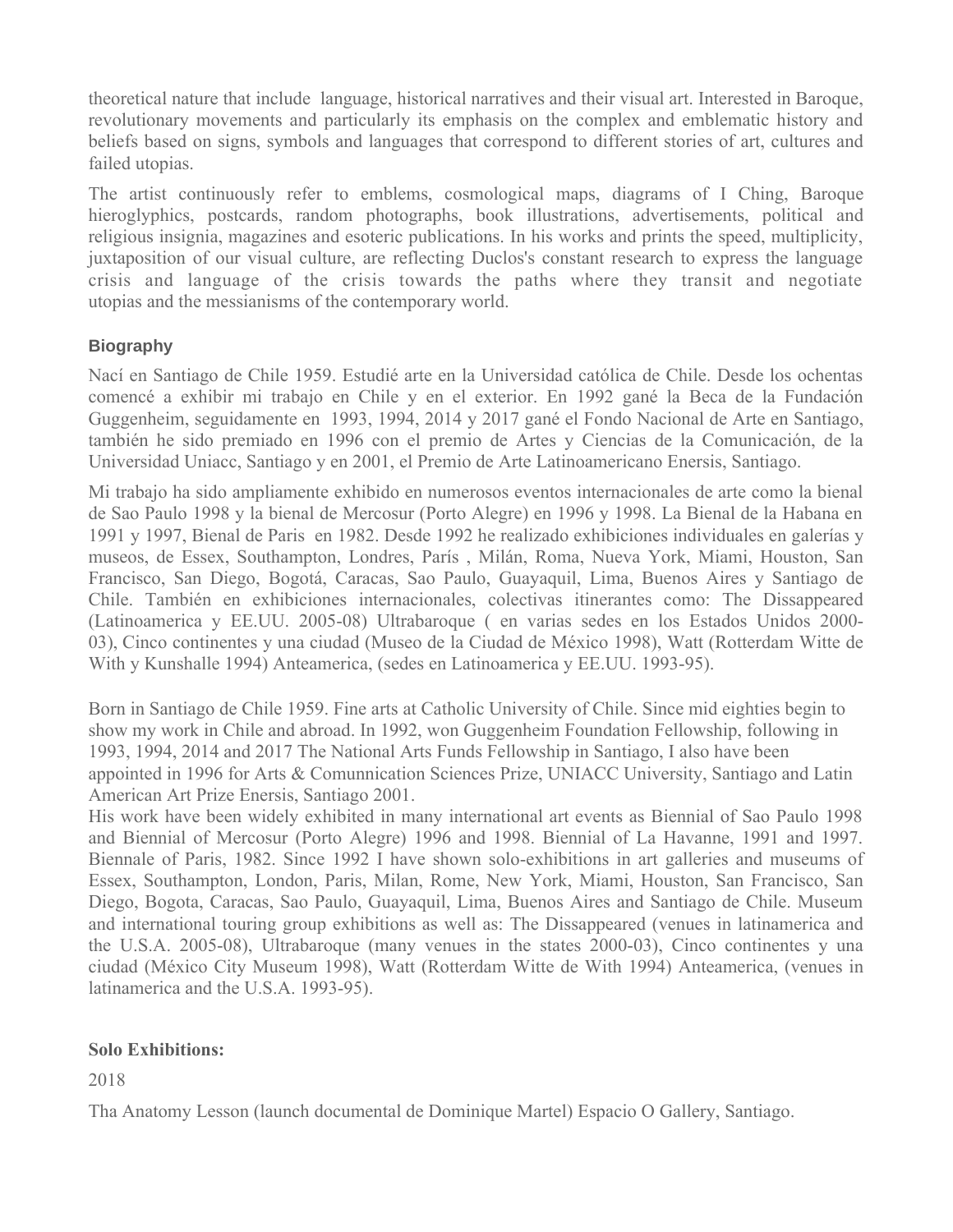2017 Polvo de estrellas (performance) Metales Pesados Gallery, Santiago El Fantasma de la Utopia Visual Arts Museum, Santiago 2016 Ejercicio Forense (Forensic Exercise), Gallery D21, Santiago, Chile. 2015 I just Believe in Art, Metales Pesados Gallery, Santiago, Chile. 2014 Pinturas post coloniales Museum of Contemporary Art, Valdivia, Chile. 2012 Dr.Allende's office Museum of Memory and Human Rights, Santiago 2011 On philosophy and overcrowding Centex Gallery, Valparaiso 2010 Sinécdoque, Moro Gallery, Santiago, Chile. 2009 Du-club, Gachi Prieto Gallery, Buenos Aires, Argentina. 2008 Recent paintings Patricia Ready Gallery, Santiago. Recent paintings Galeria Vertice Gallery, Lima. 2007 Pictures traffic Puntangeles Gallery, Valparaiso I just Believe in Art DPM Gallery, Miami. 2005 Pic-nic University of Concepcion Gallery. Concepcion 2004 Chinoiseries Patricia Ready Gallery ,Santiago. 2003 Transfusion Valfisken Gallery, Simrishamn, Sweden. 2002 Philosophia reformata Modigliani Gallery, Vina del Mar. Chanson de bord Barros Gallery, Santiago 2001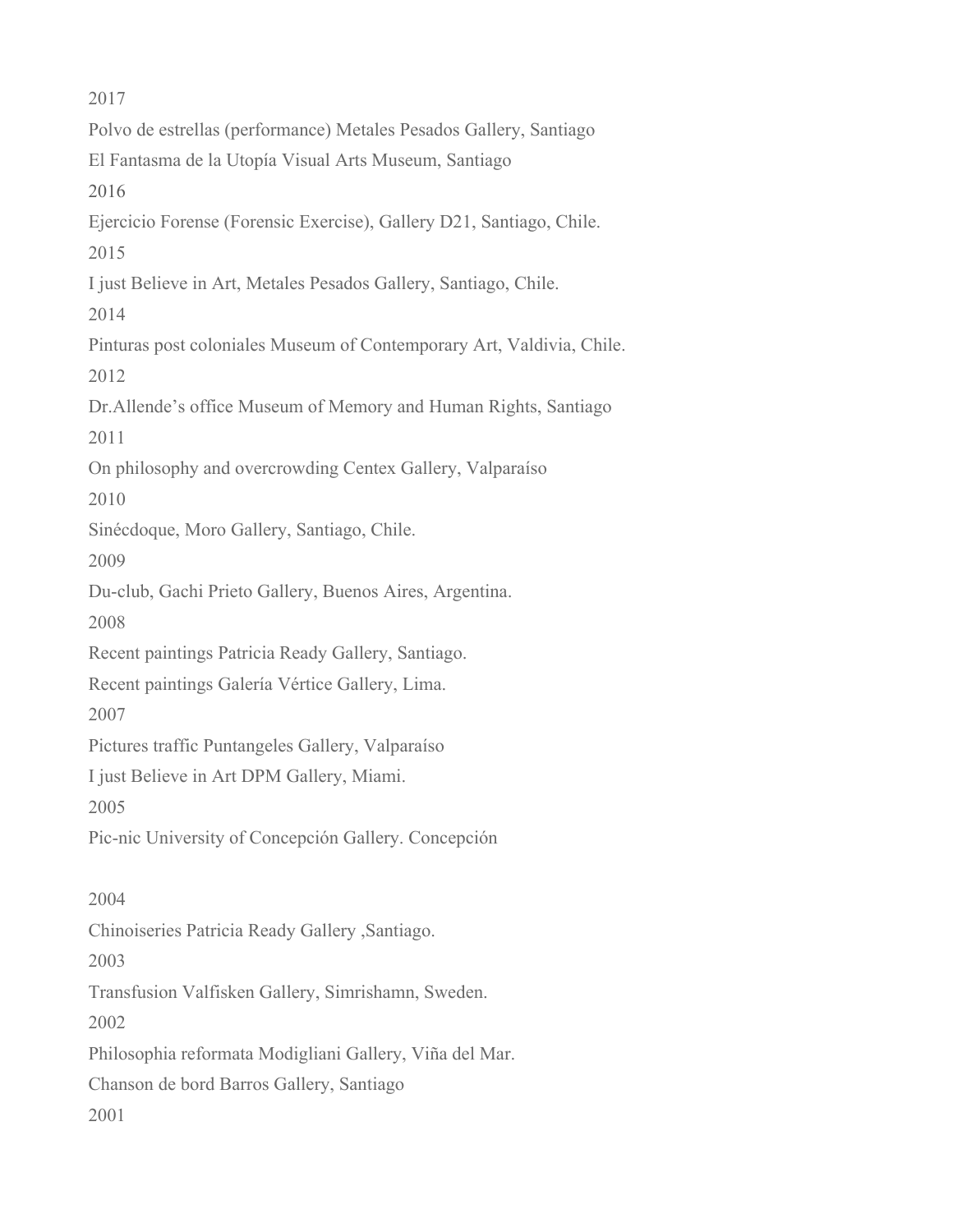Recent Paintings Frances Wu Gallery, Lima, Peru. Marinara DPM Gallery, Guayaquil. 2000 Transit # 7 Animal Gallery, Santiago. Armonia Chimica Sicardi Gallery, Houston. 1999 The Language of birds DPM Gallery, Guayaquil. Sefirot Thomas Cohn Gallery, Saõ Paulo. Salt+ mercury + sulfur Frances Wu Gallery, Lima. 1998 Caput corvi Ruth Benzacar Gallery, Buenos Aires Alchemy in the work of Arturo Duclos Essex University Gallery, Colchester 1997 Les tables mises Annina Nosei Gallery, New York 1996 Arturo Duclos Associazione culturale contemporanea Gallery, Milan. El ojo de la mano Museum of Modern Art, Bogota. El ojo de la mano National Museum of Fine Arts, Caracas. 1995 Arturo Duclos Ambrosino Gallery, Miami Ornamental Paintings Tomas Andreu Gallery, Santiago El ojo de la mano National Museum of Fine Arts, Santiago 1994 Arturo Duclos Le Sous-Sol Gallery, Paris Arturo Duclos Annina Nosei Gallery, New York Art Doesn't Wait Leonora Vega Gallery, San Juan de Puerto Rico 1993 Arturo Duclos Annina Nosei Gallery, New York Arturo Duclos Studio Nosei, Roma 1992 Recent paintings Jean Marc Patras Gallery, Paris Arturo Duclos Centre d'Art d'Herblay, Herblay Imaginary Museum Arte Actual Gallery, Santiago Arturo Duclos Jacob Karpio Gallery, San Jose de Costa Rica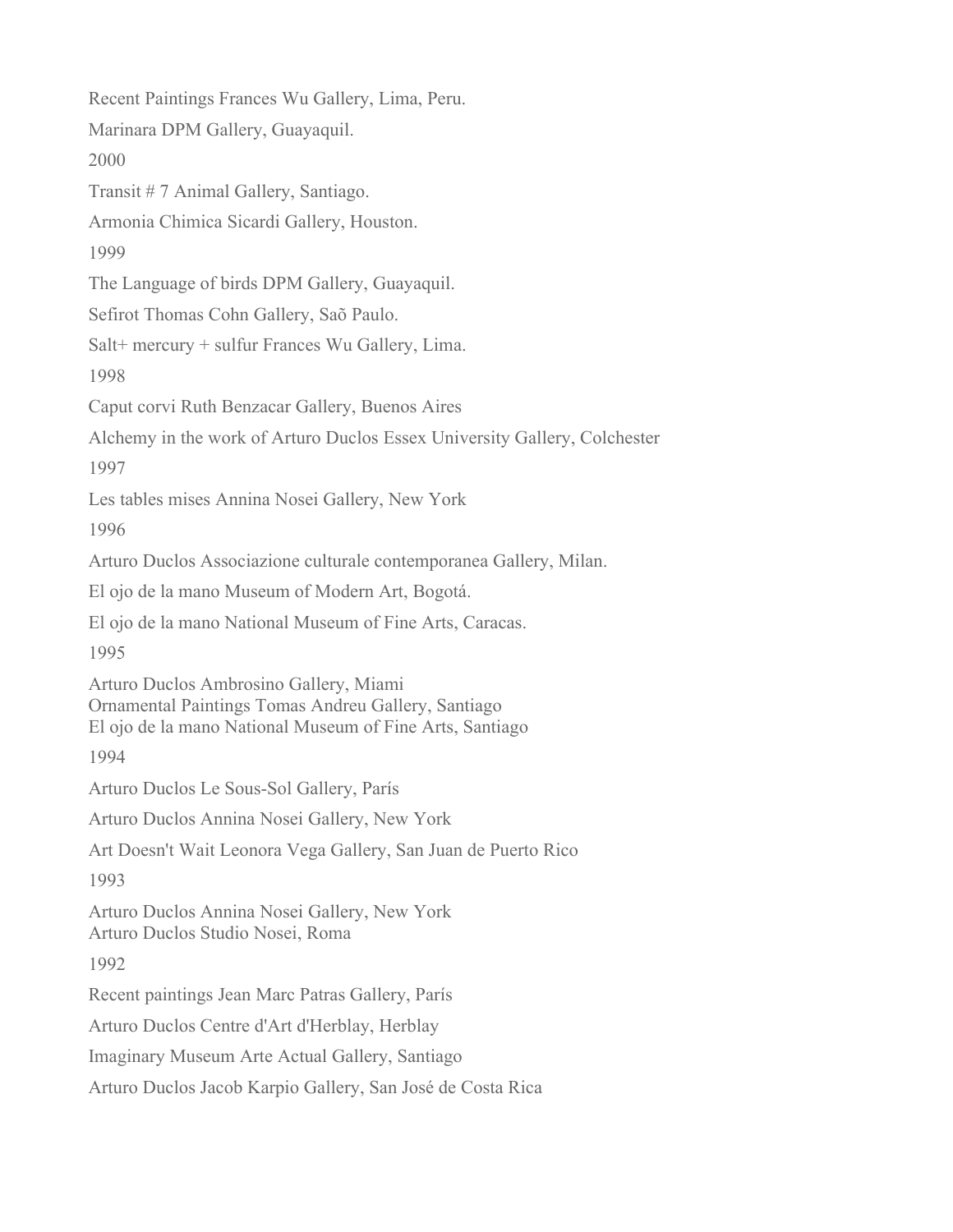## **Selected group exhibitions**

1982

XII Biennale de Paris Museum of Modern Art, Paris.

1990

Latinarca '90 Lavalin Gallery, Montreal.

1991

IV International Biennial of La Havanne, La Havanne.

1992

Chile: Five painters, Arts Pavilion Expo Sevilla '92, Seville.

Inter Tropics Museum of Contemporary Art Sofia Imber, Caracas.

Arturo Duclos and Cheri Zamba Apunto Gallery, Amsterdam.

1993

La cita Transcultural Museum of Contemporary Art Sidney. Maseto Studio d'Arte Raffaelli Gallery, Trento. L'autre a Montevideo National Museum of Visual Arts, Montevideo.

1994 Watt Witte de With, Rotterdam. Watt Kunsthal, Rotterdam. Sacro e Profano Palazzetto Parissi, Montepradone Approdi.

1995

Searching South John Hansard Gallery, Southampton (UK).

Dove ti Porta il Cuore? Paola Verrengia Gallery, Salerno

1996

Romantico Contemporaneo Castello di Bentivoglio Gallery, Bologna.

Quattro artisti latinoamericani Giulia Gallery, Roma.

White Christmas Fermenti lattici Art Gallery, Torrimpietra.

Sin fronteras Museum Alejandro Otero, Caracas.

Arte reciente de Latinoamérica Fine Arts Museum, Buenos Aires.

1997

VI International Biennial of La Havanne, La Havanne.

international Art Festival, Medellin.

Prospect and perspective San Antonio Museum of Art, San Antonio (TX).

I Mercosur Biennial, Porto alegre.

LUOGHI, National Gallery of Modern Art, Republic of San Marino.

I Iberoamerican Biennial of Art, Lima.

1998

VII symbols of the time Carl Davis Gallery, Ottawa

XXIV International Biennial of Sao Paulo, Sao Paulo.